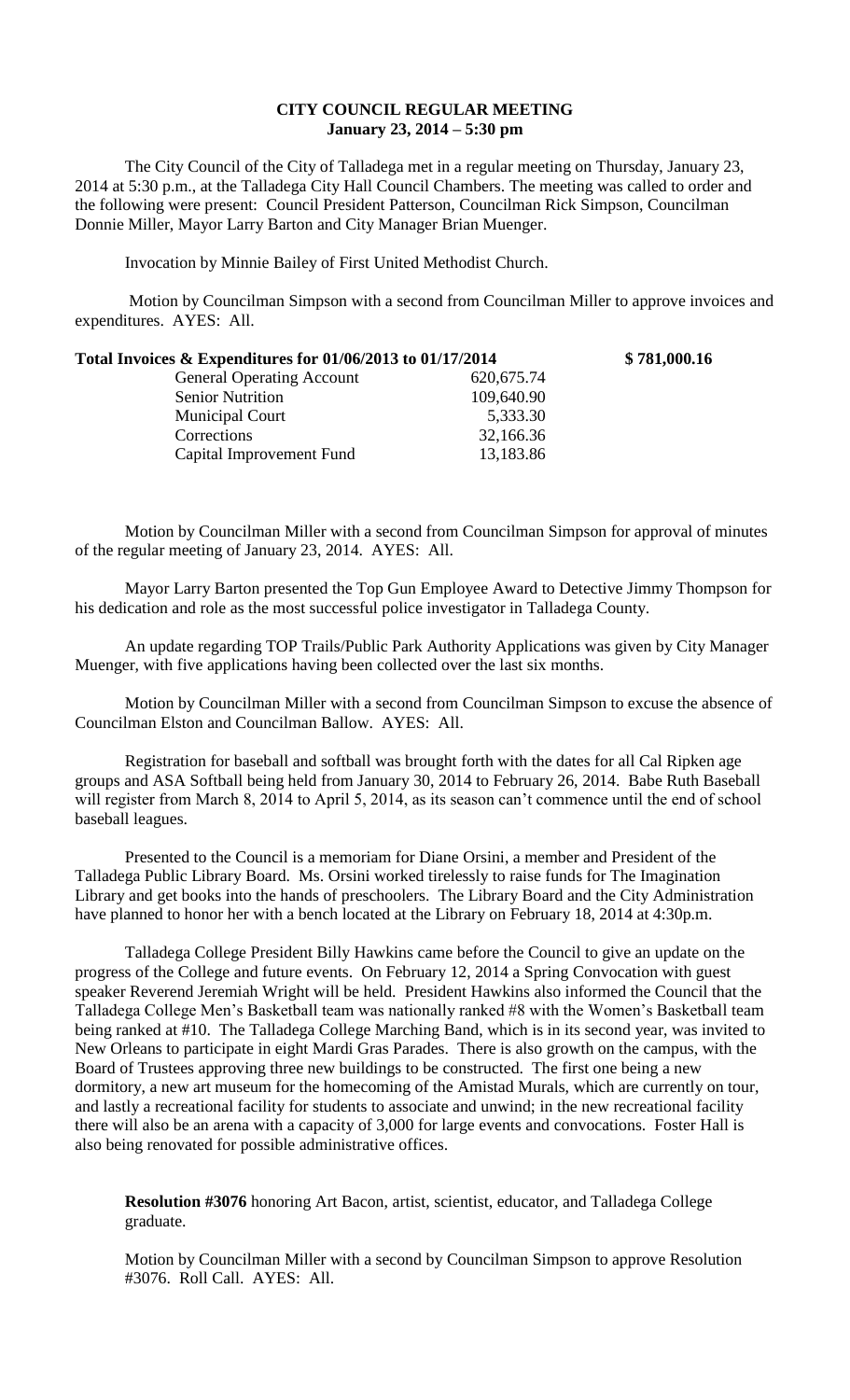Mayor Barton presents Art Bacon with a framed copy of Resolution #3076 honoring his contribution as an artist, scientist, and educator.

**Resolution #3077** approving the Senior Nutrition FY 2014 Grant Agreement with East Alabama Regional Planning and Developing Commission.

**Resolution #3078** approving a travel advance for Eric Dean and Alan Kelly to attend a 3-dau ASP Baton/Cuffing Instruction Course in Helena, Alabama totaling \$165 each.

**Resolution #3079** rescinding Resolution #3071 and approving a new contract with Tillman, Allen, & Sizemore for appraisal services in the amount of \$13,500.

**Resolution #3080** approving a contract with J. Cordell & Associates to conduct review appraisals on the Frazier Farms CDBG Drainage Project for a total cost of \$5,850.

**Resolution #3081-A** approving the sale of surplused Wehadkee property (Parcel ID No. 1308272007009000) for the bid price of \$7,670.00

**Resolution #3081-B** approving the sale of surplused Wehadkee property (Parcel ID No. 1308272007009000) for the bid price of \$5,011.00

Councilman Simpson had some ethical concerns regarding his vote on Resolution #3078 as it involves a relative. All agreed that this would not be a conflict of interest because the training was mandatory.

Motion by Councilman Miller with a second by Councilman Simpson to approve Resolution #3077 to Resolution #3081-B. Roll Call. AYES: All.

Motion by Councilman Miller with a second by Councilman Ballow to approve the invoices and expenditures for the Water Department. AYES: All.

| Water Department Expenditures for 01/09/14 to 01/16/14 |            | \$482,542.20 |
|--------------------------------------------------------|------------|--------------|
| <b>O</b> perations & Maintenance                       | 208,150.68 |              |
| Revenue                                                | 274,391.52 |              |

**Resolution #3082** approving the agreement with Merrell Brothers for collection of testing of samples from the abandoned Nikki Lu lagoons at a cost of \$3,000.

**Resolution #3083** approving a contract with Schmidt Environmental for replacement of the Influent Screen and Grit Removal System at the Brecon Wastewater Treatment Plant for a cost of \$264,000.

**Resolution #3084** approving a contract with Mark Johnson Construction LLC for rehabilitation of the Water Treatment Plant Filters 5-8 for a cost of \$254,750.

**Resolution #3085** approving a contract with Insite Engineering for the cleaning of the Mt. Olive water tank for a cost of \$8,500.

Motion by Councilman Miller with a second by Councilman Simpson to approve Resolutions #3082 to #3085. Roll Call. AYES: All.

James Cassady from InSite Engineering was present to answer any questions regarding Resolution #3084 and #3085. It was made note that a door to door notification will be done 5 days before the test is to proceed in the Forest Hills, Mt. Olive, and Ironaton Rd. area.

In other business, a joint work session with the City Board of Education was requested to discuss various issues. It has also been proposed that this meeting be followed up with a public hearing on the City school system. There was a request for funding a nationwide search for the next Superintendent, with the area hospital chipping in \$2,000, the First National Bank \$2,000 and the City to provide \$2,000 as well. A consensus was taken of the Council and all were in agreement.